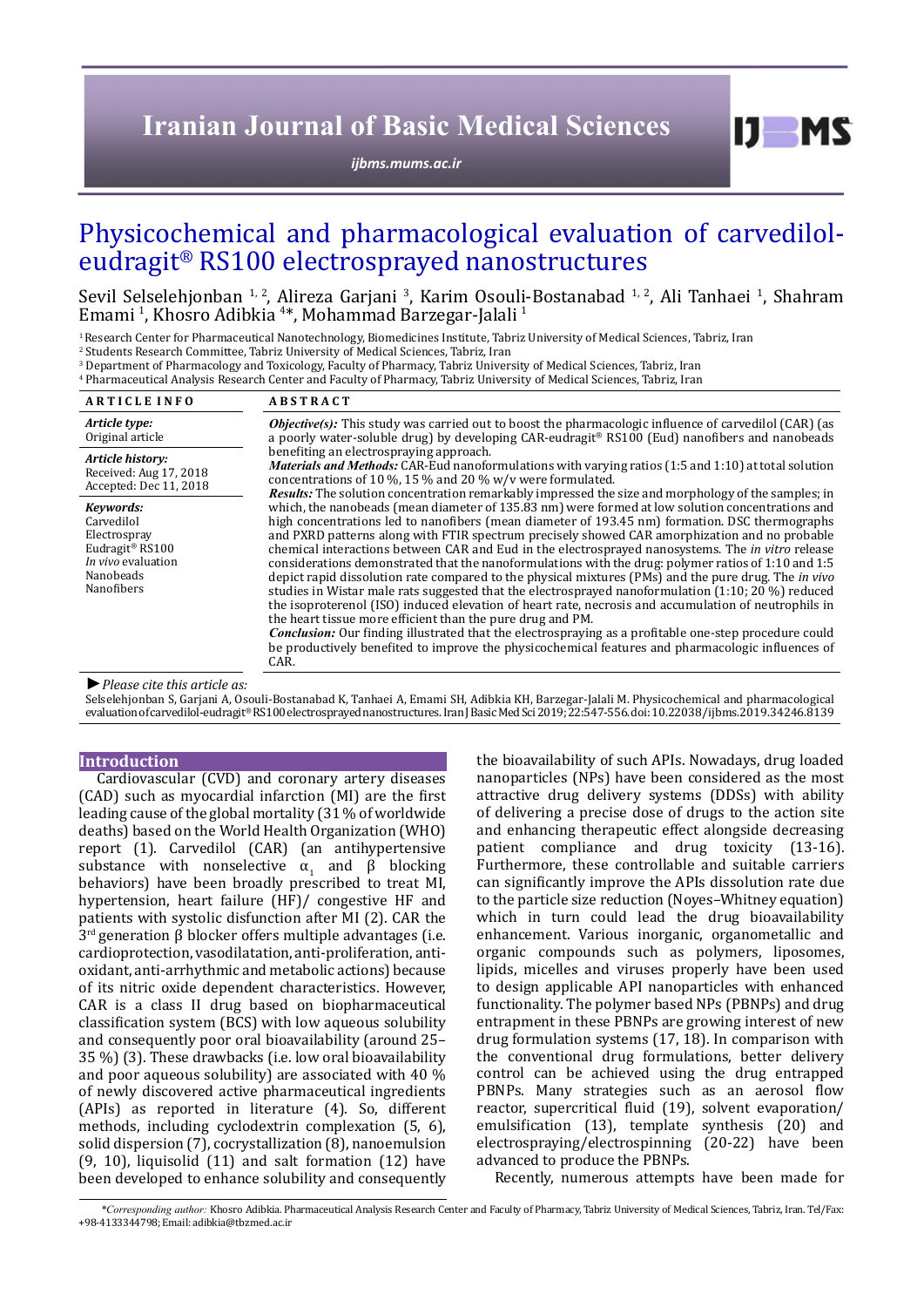manufacturing appropriate micro-nanoscale beads or fibers by electrohydrodynamic or electrospraying method to be exploited in DDSs, optoelectronics, microelectronic, tissue engineering, etc. (21-23). This method atomizes a compound of a polymer-drug solution using a high voltage (i.e. 20-30 kV) applied to a syringe (capillary nozzle) (20, 23). The high electrical force and consequently electrostatic charge build-up on the tip of the nozzle cause a shape change in the solution interface. Enhancing the electrical potential leads to increase of the electrostatic forces and as a consequence reduces the surface tension effect on the interface shape at the nozzle tip and the Taylor cone forms once a balance between the two forces is achieved. The cone will break into droplets with smaller sizes if further charge disturbs the cone tip. Flow rate, conductivity, viscosity and surface tension, are the parameters that affect the size of resulted droplets. Normally, fiber formation predominated when the viscoelastic forces overcome the surface tension due to the solution<br>concentration enhancement in electrospraying electrospraying procedure (23). The electrospray produces a highly charged liquid jet, which moves out towards a grounded screen/counter electrode in the high voltage electrical field. During the jet flying, solvent evaporates and drug encapsulated nanofibers or nanobeads are developed based the polymer-drug solution viscosity (23). By applying this one-step method at ambient pressure and temperature, nanosystems with high throughput, negligible drug loss, high loading capacity and uniform drug dispersion inside the polymeric matrix can be achieved. Ability of controlling the quality of sprayed nanobeads and nanofibers; capability of spraying the most of polymers without changing the basic setup of the process; cost effectiveness and ease of operation are the other valuable aspects of this method (24). Some drugs, such as propranolol hydrochloride (23), insulin (25), triamcinolone acetonide (26), paclitaxel (27), ibuprofen (28), azithromycin (29), naproxen (30) and methylprednisolone acetate (31) have been successfully processed using this method.

Eudragit® RS100 (Eud) is a hydrophilic waterinsoluble copolymer of poly (ethylacrylate, methylmethacrylate and chlorotrimethyl-ammonioethyl<br>methacrylate) containing quaternary ammonium containing quaternary ammonium groups (4.5- 6.8 %). Some exclusive properties such as good stability, no toxicity, swelling ability in aqueous media and high permeability make it a suitable candidate for drug loading purposes which represents the good material for the drug dispersion. These characteristics may subsequently maximize the cellular uptake of drug– polymer complex. Eud has been previously applied for delivery, as well as increasing the bioavailability of several drugs (13, 23, 26, 29, 31). Furthermore, our previous studies showed that Eud has good characteristics and processability for applying in electrospray technique (13, 23, 26, 29, 31). Although there are some reports regarding preparation of CAR electrospuned fibers using various polymers such as eudragit® L 100-55 (poly (methacylic acid-co-methyl methacrylate)), eudragit® E (poly (butyl methacrylate-co-(2 demethylaminoeethyl) methacrylate co methyl methacrylate) (32), eudragit® EPO (poly (butyl methacrylate co (2 dimethylaminoethyl)

methacrylate co methyl methacrylate) 1:2:1) (32, 33), polycaprolactone, polyvinylpyrrolidone K90 (32) and copolymer of vinylpyrrolidone-vinyl acetate (kollidon® VA64) (34), despite that, to the best of our knowledge, there is no report regarding the CAR- Eudragit® RS100 electrosprayed nanosystems preparation and their *in vivo* characterization.

In this study, we focused on the CAR-Eud nanosystems development in order to improve the physicochemical characteristics as well as the pharmacological effect of CAR. To this end, CAR- Eud nanobeads and nanofibers were formulated using the electrospraying method with different drug to polymer ratios at various solution concentrations. The prepared nanosystems were assessed for the morphological and physicochemical behaviors. Furthermore, we made special focus on pharmacological effects of the prepared nanosystems in Wistar male rats.

# **Materials and Methods** *Materials*

Eudragit® RS100, Carvedilol and isoproterenol were obtained from Degussa (Darmstadat, Germany), Salehanchemi (Tehran, Iran) and Sigma-Aldrich (USA), respectively. Sodium hydroxide, ethanol and potassium phosphate monobasic were purchased from Merck (Germany). All other chemical materials were analytical grade.

# *Electrospraying samples preparation*

A custom-designed electrospraying apparatus (Fanavaran Nano-Meghyas, Tehran, Iran) was operated to formulate CAR-Eud samples. Briefly, CAR-Eud solutions with 1:5 and 1:10 drug: polymer ratios were developed by co-dissolving CAR and Eud in ethanol at ambient condition. The drug: polymer solution total concentrations were regulated to be 10, 15 and 20 %  $(w/v)$ .

The liquid stream (jet) of formulated solutions was shaped by utilizing a voltage of 25 kV connected to the syringe tip (gauge 29) attached to a ring shaped capillary polyethylene vessel with internal diameter of 0.1 mm. The processed solutions were streamed upon a grounded polytetrafluoroethylene coated aluminum, as a collector screen to produce CAR-Eud systems. The injection rate and distance between the grounded screen and nozzle tip were fixed at 5 ml/hr and 10 cm, respectively. In this study a piece of an inert and rigid thermoset polymer with a sharp edge was used to collect the sprayed formulations from the surface of the collector screen in order to do further studies. Furthermore, the tumbling bottle technique was applied to prepare the corresponding physical mixtures, where the tumbling time was set to be one hour in a 100 ml bottle to attain homogeneous PMs.

# *Field emission scanning electron microscopy (FE-SEM)*

The field emission scanning electron microscope (MIRA3, Tescan Co, Brno, Czech) acting at 20 kV was benefited to assay the processed specimens morphology. Prior to investigate, a thin gold film was used to coat the electrosprayed formulations (about 150 Å in thickness) using gold sputtering machine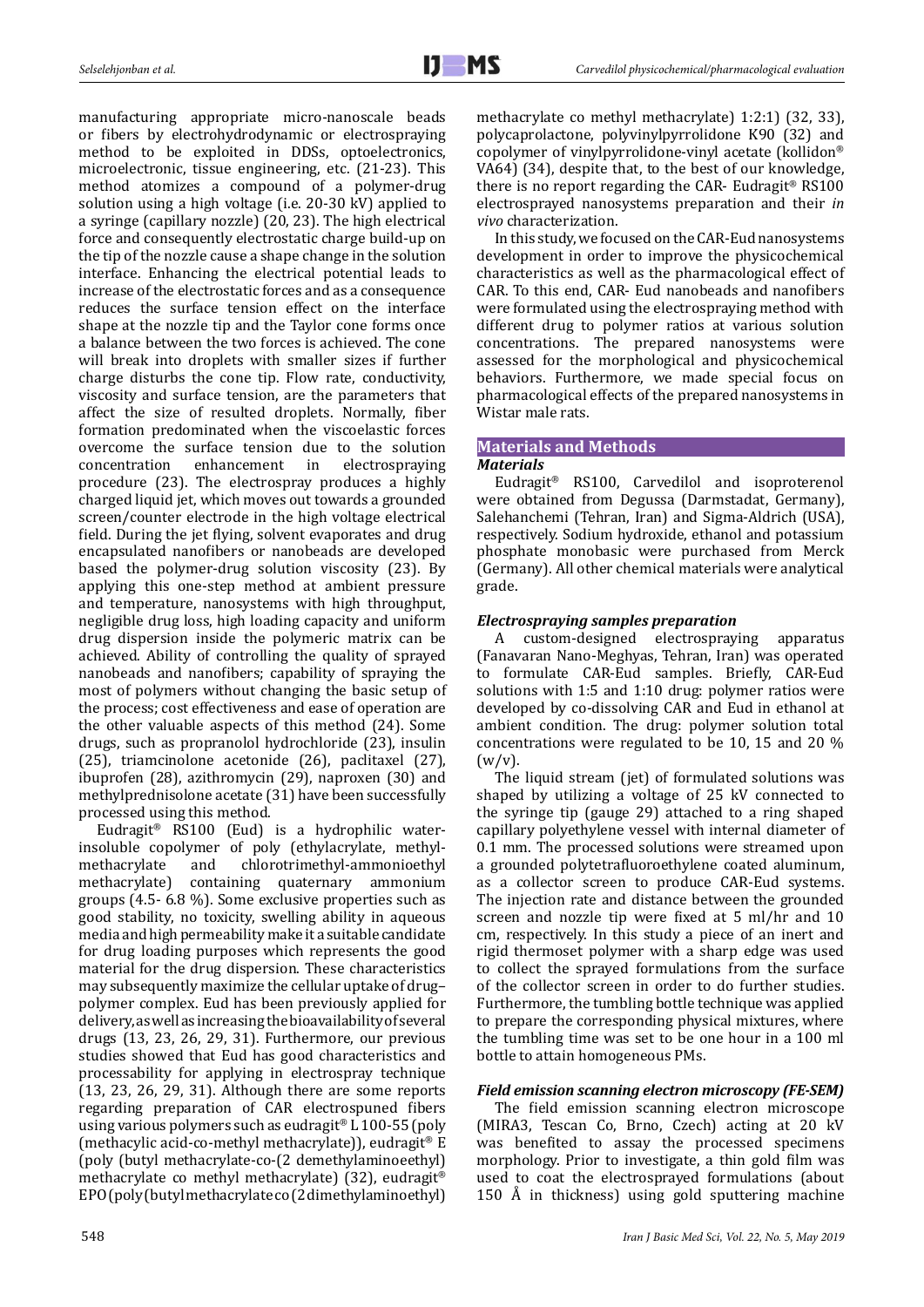(Emitech K550, Kent, UK). The average diameters of electrosprayed samples were estimated directly from FE-SEM images by calculating the samples diameters at above 50 points applying Digimizer image analysis software. The assessed diameters were illustrated as ''mean Feret diameter±standard deviation''. A particle size measurement along a particular direction is called the Feret/Feret's diameter. Generally, it can be described as the space between two parallel tangential lines that perpendicularly limits the particle to that direction. This method is applied to measure particle sizes in microscopy, where a 3-dimensional particle is projected on a 2-dimensional plane (7, 32, 35).

### *Differential scanning calorimetry (DSC)*

The thermograms and thermal behaviors of pure CAR, Eud, physical mixture (PM) and electrosprayed formulations were studied conducting DSC 60 (Shimadzu, Kyoto, Japan). Briefly, at first 5 mg of each processed sample was meticulously weighed and placed in sealed aluminum pans, then the thermal attitudes were investigated at a scan rate of 20 °C/min (25-220 were investigated at a scan rate of 20 C/min (25-220<br>
<sup>o</sup>C) and analyzed by TA60 software. The indium and aluminum oxide powders were served as standard and reference models, respectively.

### *Fourier transform infrared spectroscopy (FTIR)*

The FTIR spectrophotometer (Shimadzu 43000, Kyoto, Japan) was utilized to justify the chemically probable interactions of drug-polymer. Briefly, a compact disc of pure CAR, Eud, CAR-Eud PM and their electrosprayed specimens were manufactured by KBr disk approach and assessed at scanning range of 4000- 400 cm-1 with average spectra of 32 scans at a resolution of  $2 \text{ cm}^{-1}$ .

### *Powder X-ray diffraction (PXRD)*

PXRD patterns of pure CAR, Eud, PM and electrosprayed samples were achieved employing X-ray diffractometer D5000 (Siemens, Munich, Germany) at 20 angle range, scanning rate and step size of  $10^{\circ}$ -40 $^{\circ}$ , 0.6  $\degree$ /min and 0.02 $\degree$ , respectively by K<sub>α</sub> radiation of Cu  $(λ=1.5405 Å)$  at 40 kV, 30 mA.

### *In vitro drug release*

The dissolution characteristics of pure CAR, PM and electrosprayed samples were studied using USP apparatus II (paddle method). Briefly, samples equivalent to 20 mg of CAR under rotational agitating (50 rpm) were situated in the container with 300 ml of phosphate buffer (pH 6.8) at 37±0.2 ° C. At predetermined intervals, 3 ml of the treated solutions was removed and replaced with the same amount of fresh buffer in order to retain an unvarying volume. The cellulose acetate membrane (pore size 20 nm, Whatman, Kent, UK) was utilized to filter the carried away solution. UV spectrophotometer (Shimadzu, Kyoto, Japan) at a wavelength of 285 nm was conducted to estimate the drug cumulative release graphs. The average values of three assessments were used.

## *Animal study*

*Animals*

A total of 30 male Wistar rats (250-300 g) was

supplied by Animal Center Laboratory, Tabriz University of Medical Sciences, Iran. Animals were housed under specific conditions of 12-12 hour light to dark cycle in an air conditioned room at 20±2 ° C with a relative humidity of 50±10%. Food (UAR, Villemoissonsur Orge, France) and water were supplied *ad libitum*. All animal procedures were performed according to the 'Guide for the Care and Use of Laboratory Animals' of the research center for Laboratory Animal of Tabriz University of Medical Sciences which is in accordance with the National Institutes of Health guidelines (revised 2011) and was approved by the local authorities of Animal Ethics Committees (AEC reference number: IR.TBZMED. REC.1395.1337).

#### *In vivo procedure*

Healthy adult rats were randomly allocated into 6 groups consisting of 5 rats each. Rat in all groups were gavaged orally either saline or formulations for six consecutive days. Animals in group I (Control (Sal+Sal)) were injected sterile saline (0.5 ml) subcutaneously (SC) for two days and then were gavaged 0.5 ml sterile saline solution for the last four days. Rats in group II (ISO+Sal) were injected isoproterenol (ISO) (100 mg/kg; SC) for two days with an interval of 24 hours and subsequently were gavaged 0.5 ml saline the same as the group I for last four consecutive days. Animals in group III (Sal +PM) were received SC injection of sterile saline in two starting days and then were given orally CAR-Eud physical mixture (2 mg/kg; CAR) in the last four days. Rats in groups IV (Sal+Es) were injected sterile saline (0.5 ml, SC) for two days plus were gavaged CAR-Eud electrosprayed formulations (drug: polymer ratio of 1:10 and total solution concentration of 20 %) for the last 4 days. Rats in groups V (ISO+PM) were injected ISO (100 mg/kg) for two consecutive days and were gavaged PM the same as the group III. Rats in groups VI (ISO+Es) were received SC injection of ISO (100 mg/kg) for two days and then were given CAR– Eud electrosprayed formulations orally the same as the group IV.

On the sixth day, 2 hours after the last gavage the animals were anesthetized by IP injection of ketamin (400 mg/kg) plus 40 mg/kg xylazin. Then, when rats, no longer responded to external stimuli the standard limb lead II electrocardiogram (ECG) was recorded using POWERLAB system (AD instruments, Australia) for evaluating the heart rate (HR), ST-Segment and R wave amplitude. Table 1 summarizes the *in vivo* procedure of the current study.

In the current study, all the gavaged samples were prepared freshly and immediately before administration using mild ultrasonic vibration for only three seconds that resulted in a very homogenous dispersion of the electrosprayed sample in sterile saline solution. As mentioned previously, Eud is a hydrophilic water-insoluble copolymer that its hydrophilicity helps achieving a homogenous dispersion of the electrosprayed formulation.

### *Histopathological evaluation*

In order to carry out the histopathological evaluation, the apex of the dissected hearts was separated and kept at 10 % buffered formalin. Afterwards, the fixed parts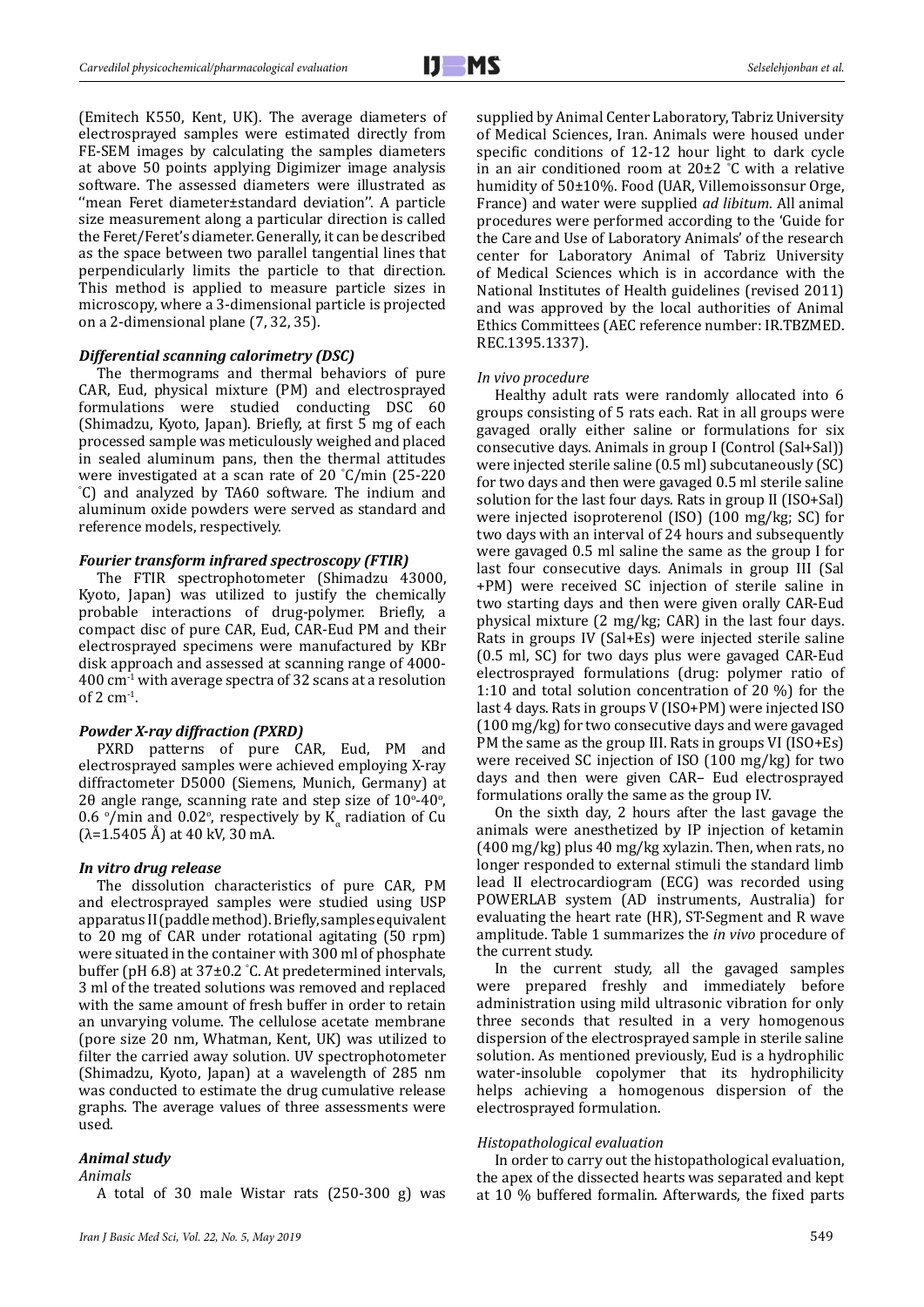| Study groups | Day I      | Day II     |           | Day IV    | Day V     | Day VI    |
|--------------|------------|------------|-----------|-----------|-----------|-----------|
|              | S.C of Sal | S.C of Sal | Sal       | Sal       | Sal       | Sal       |
| $\mathbf{I}$ | S.C of ISO | S.C of ISO | Sal       | Sal       | Sal       | Sal       |
| III          | S.C of Sal | S.C of Sal | $Sal+PM$  | $Sal+PM$  | $Sal+PM$  | Sal+PM    |
| IV           | S.C of Sal | S.C of Sal | $Sal+Es$  | $Sal+Es$  | $Sal+Es$  | $Sal+Es$  |
| V            | S.C of ISO | S.C of ISO | <b>PM</b> | <b>PM</b> | <b>PM</b> | <b>PM</b> |
| VI           | S.C of ISO | S.C of ISO | Es        | Es        | Es        | Es        |

**Table 1.** Summary of the *in vivo* procedure on 6 study groups consisting of 5 rats each

Sterile saline (Sal), subcutaneous injection (SC), isoproterenol (ISO), physical mixture (PM) and electrosprayed formulation (Es)

were embedded in paraffin, sectioned (5-6 μm thick) and stained by hematoxylin and eosin for regular tissue assessing. Histopathological evaluations, i.e. neutrophils, myocyte necrosis, and edema were accomplished in the blinded way under the BX50 light microscope (Olympus, Tokyo, Japan). The degree of histopathological changes for each of the layers was scaled from 1 to 4: (1) low, (2) mild, (3) moderate and (4) severe injury.

# *Statistical analysis*

One way ANOVA, which followed by a Student– Newman–Keuls post-test was applied to compare the groups. Statistical analysis was implemented using Sigmaplot V12 and any variations among the groups were assumed significant at *P<*0.05 levels. The *in vivo* data were asserted as mean±SEM and attained from five experimented rats.

# **Results**

# *Morphological evaluation of electrosprayed samples*

Figure 1 shows the morphology and size of CAR-Eud electrosprayed systems. As it is clear from the FE-SEM results, the nanobeads in concave shape were formed at lower solution concentrations, so that the average particles size were 237.66±54.17 nm and 369.97 ±108.01 nm for the nanobeads with drug: polymer ratios of 1:5 and 1:10 (total solution concentration of 10% w/v), respectively (Figure 1A, D). Enhancing the solution concentration led to formation of the nanofibers with smooth surfaces at both 1:5 and 1:10 drug: polymer ratios (Figure 1C, E, F). The corresponding average diameters were 80.64±10.90 nm (1:10; 15 %  $(w/v)$ , 98.64 ±13.26 nm (1:5; 20 %  $(w/v)$ ) and 193.45  $\pm 96.57$  nm (1:10; 20 % (w/v)). It is worth to note that, the electrosprayed sample with drug: polymer ratio of 1:5 with a total solution concentration of 15  $\%$  (w/v) (i.e. a moderate concentration) (Figure 1B) resulted a blend of nanobeads (512.99 ±85.91 nm) and nanofibers  $(104.24 \pm 6.76 \text{ nm}).$ 

# *Differential scanning calorimetry*

The thermal behavior of pure CAR, Eud, PM and electrosprayed nanosystems were examined by DSC (Figure 2A). A sharp endothermic peak at 117 ° C was related to the melting point of CAR (33), where Eud showed an amorphous attitude (glass transition



**Figure 1.** Field emission scanning electron microscopy images of the carvedilol-eudragit® RS100 electrosprayed nanosystems with (a) drug: polymer ratio of 1:5 at the total solution concentration of 10 % w/v (Magnification: ×100 k), (b) 1:5-15 % w/v (×50 k), (c) 1:5-20 % w/v (×70 k), (d) 1:10-10 % w/v (×70 k), (e) 1:10-15 % w/v (×50 k) and (f) 1:10-20 % w/v (×40 k)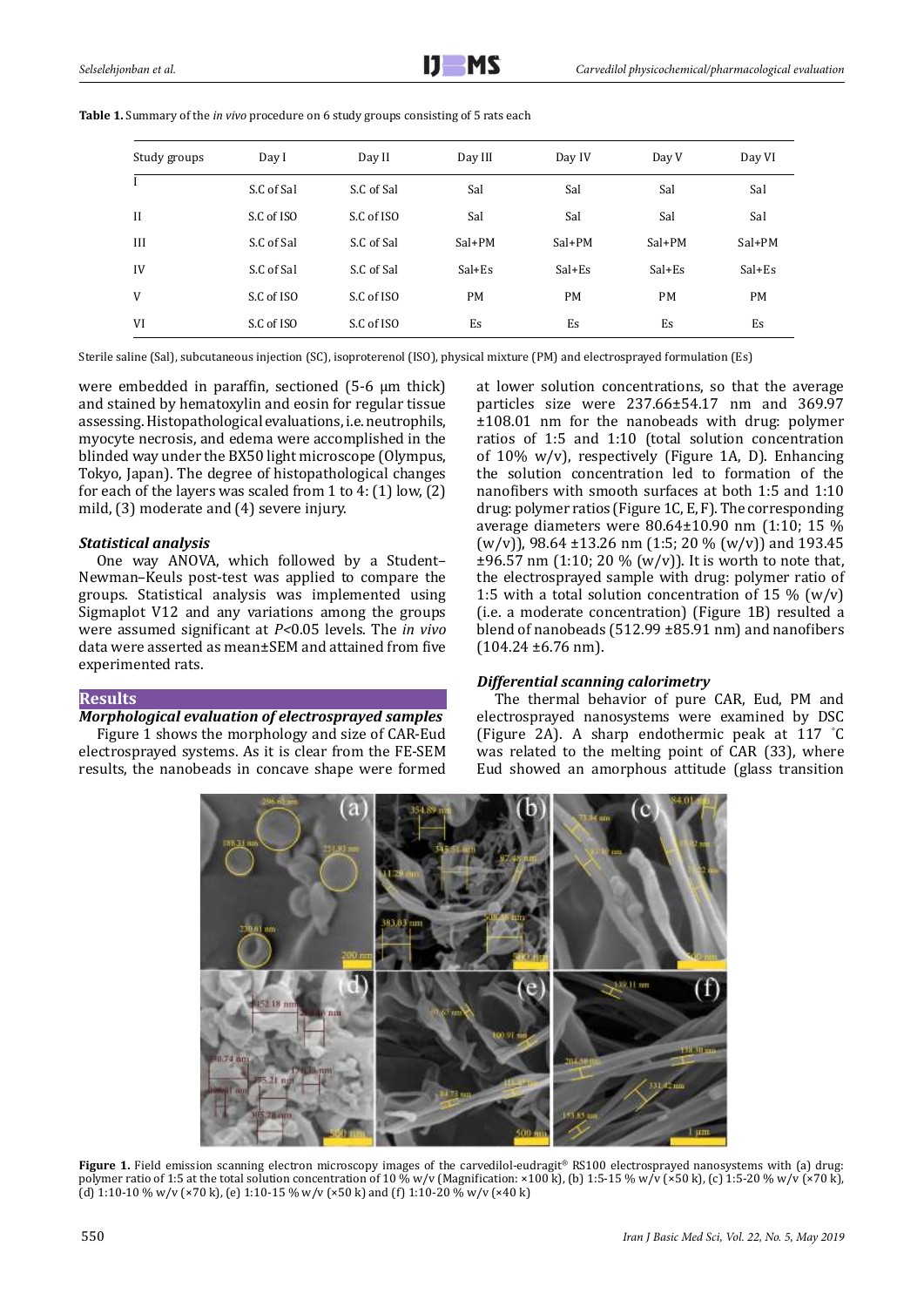

2 nanosystems (ES) with the drug: polymer ratio of 1:5 at total solution **Figure 2.** (a) Differential scanning calorimetry thermograms and (b) powder x-ray diffraction patterns of the pure carvedilol (CAR), eudragit® RS100 (Eud), physical mixture (PM) and electrosprayed concentrations of 10% and 20% (w/v)

temperature of 58.44 ° C) (23, 26). The melting peak of CAR was not detected in the electrosprayed nanosystems, suggesting occurrence of one or more of the following events: the drug amorphization; heat induced interaction between CAR and Eud; and the drug solubilization in the polymer. Moreover, the PM of CAR and Eud showed the endothermic peak of the drug with a diminished intensity and a slight shift due to the solubilization of CAR in melted Eud and/or dilution effect of Eud and/or heat induced interaction between CAR and Eud (8, 23).

## *Powder X-ray diffraction (PXRD) evaluation*

The crystallinity of the pure drug, Eud, PM and electrosprayed samples were identified using X-ray diffractometer (Figure 2B). The sharp, distinctive diffraction peaks at 2θ angles of 12.8°, 15.62°, 17.46°, 18.56°, 20.1°, 24.3° and 26.2° were demonstrated the crystalline characteristics of pure CAR (32, 34, 36). The absence of any characteristic peaks in the PXRD curve of Eud revealed its amorphous behavior. The PXRD pattern of PM showed the characteristic peaks of CAR with a reduced intensity due to the possible dilution effect of Eud (37). Although, CAR preserved its crystalline structure in the PM; however, no distinctive diffraction peak was indicated in the PXRD patterns of CAR-Eud electrosprayed nanosystems, suggesting CAR transformation to an amorphous form during the preparation process.



**Wavenumber** (cm')

**Figure 3.** Fourier-transform infrared spectroscopy curves of the pure carvedilol (CAR), eudragit® RS100 (Eud), physical mixture (PM) and electrosprayed nanosystems (ES) with the drug: polymer ratio of 1:5 at total solution concentrations of 10% and 20% ( $w/v$ )

## *Fourier transform infrared spectroscopy*

The FTIR spectrophotometer was applied to detect the possibility of any drug-polymer chemical interactions in the solid state (Figure 3). The FTIR spectrum of CAR displayed distinctive peaks at  $3344.66$  cm<sup>-1</sup> (N-H and O-H stretching peaks combined together), 2924.86 cm<sup>-1</sup> (C-H stretching), 2840.56 cm<sup>-1</sup> (C-O stretching), 1594.90 cm<sup>-1</sup> (N-H bending vibrations), 1255.39 cm<sup>-1</sup> (C-O stretching and O-H bending vibrations) and 1029.54 cm-1 (symmetric C-O-C stretching) (33, 36, 38). Moreover, FTIR spectra of pure Eud indicated the peaks at 2991.35  $cm<sup>-1</sup>$  (CH aliphatic stretching) and 1732.64 cm-1 (-C=O stretching) (23, 26).

The PM FTIR spectra clearly revealed the drug and polymer characteristic absorption bands, demonstrating presence of CAR and Eud. Additionally, CAR and Eud typical bands were detectable in the FTIR spectrum of the electrosprayed formulations, illustrating the retention of CAR chemical identity. However, CAR peaks intensity was decreased or the peaks were broadened in the prepared formulations, probably because of the crystallinity loss or the dilution effect of the polymer and physical entrapment of the drug within the polymer matrix especially at high solution concentrations. These findings are in good conformity with DSC and PXRD results and other relevant reports (29, 31, 38).

### *In vitro dissolution study*

The drug release profiles of pure CAR, PMs and electrosprayed nanosystems were assessed using USP apparatus II (paddle method) (Figure 4). The effect of electrospraying procedure and the polymer ratio on the drug release behavior were assessed by calculating  $t_{25\%}$ (the time needed for 25% of the drug release),  $Q_{15min}$ and  $Q_{30min}$  values (relevant percent of the dissolved drug during 15 and 30 min, respectively) are illustrated in Table 2.

Considering the  $t_{25\%}$ ,  $Q_{15min}$  and  $Q_{30min}$  values at a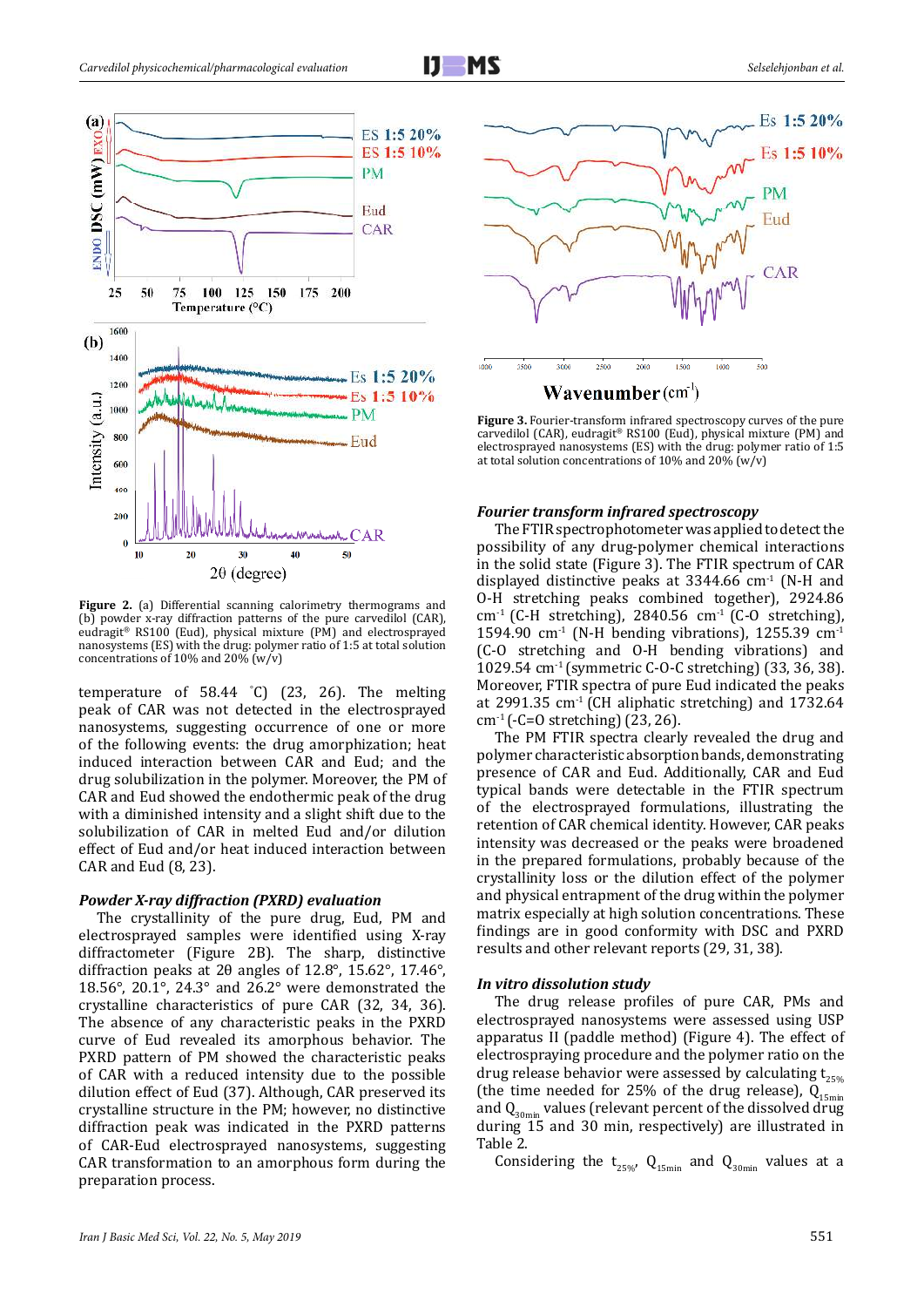

**Figure 4.** Dissolution profiles of the pure carvedilol (CAR), physical mixtures (PM) with drug: polymer ratios of 1:5 and 1:10, and electrosprayed nanosystems (ES) with the drug: polymer ratios of 1:5 and 1:10 at total solution concentrations of 10 %, 15 % and 20  $% (w/v)$ 

**Table 2.** Calculated amounts of the  $t_{25\%}$ ,  $Q_{15min}$  and  $Q_{30min}$  for pure carvedilol (CAR), physical mixtures (PM) with drug: polymer ratios of 1:5 and 1:10, and electrosprayed nanosystems (ES) with the drug: polymer ratios of 1:5 and 1:10 at total solution concentrations of 10 %, 15 % and 20 % (w/v)

| sample      | $t_{25\%}$ (min) | $Q_{15 \min}$ (%) | $Q_{30 \min (%)}$ |
|-------------|------------------|-------------------|-------------------|
| <b>CAR</b>  | 85               | $3.0 \pm 2.9$     | $7.6 \pm 2.3$     |
| PM 1:5      | 36               | $11.0 \pm 0.4$    | $21.9 \pm 0.6$    |
| PM 1:10     | 44               | $24.0 \pm 3.4$    | $17.5 \pm 2.6$    |
| ES 1:5 10%  | 13               | $28.4 \pm 3.1$    | $34.5 \pm 2.7$    |
| ES 1:5 15%  | 13               | $26.5 \pm 3.9$    | $36.1 \pm 1.1$    |
| ES 1:5 20%  | 18               | $23.5 \pm 1.5$    | $34.7 \pm 1.3$    |
| ES 1:10 10% | 28               | $11.8 \pm 1.0$    | $26.6 \pm 1.6$    |
| ES 1:10 15% | 21               | $18.5 \pm 5.4$    | $32.5 \pm 5.0$    |
| ES 1:10 20% | 4                | $33.3 \pm 2.6$    | $50.3 \pm 4.9$    |

specified pH, it can be concluded that the electrosprayed nanosystems had meaningfully faster drug release rate than the PMs and pure drug. So that,  $Q_{15min}$  = 33.3 % and  $Q_{30\text{min}}$ =50.3 % were determined for the nanoformulations with the drug: polymer ratios of 1:10 at total solution concentration of 20 %, while the corresponding values were estimated to be 3.0 % and 7.6 % for the crystalline CAR.

The dissolution curves (Figure 4) depicted a relatively biphasic release pattern; so that the initial rapid release within the first hours followed by the slow release. Drug encapsulation on the superficial layers of the particles as well as the high specific surface area due to the smaller size of the nanobeads and nanofibers are two phenomena which could explain the rapid release; while, the diffusion and dissolution of the drug from inner layers elucidated plateau phase (23, 29). Altogether, electrosprayed formulations showed enhanced drug release compared to the pure drug and PMs, but it was demanding to explain the mechanism of drug release and randomness of release patterns. Hence, scrutinizing the exact reason of the observed release behaviors needs to conduct further studies. However, by considering the aim of this study, that was improving the pharmacologic influence of carvedilol (as a poorly water-soluble drug), the fastest release rate of the electrosprayed sample with the drug: polymer ratio of 1:10 at the total solution concentration of 20 % (*w/v*) made it an appropriate system for the *in vivo* delivery of CAR.

# *In vivo study*

In the present study, maximum effect on heart rate was induced two hours after the last injection of ISO. *In vivo* effectiveness of the CAR-Eud electrosprayed nanosystems were compared with that of the PM and pure CAR by assessing their effects on ECG parameters, incidence of the necrosis and edematous in the heart tissue of the rats. It is mentioned that the hypotension is a pleiotropic effect of carvedilol because of the relative blockage of vascular  $\alpha$  receptors (39, 40), but there is not clear and measurable (at least in the experiential model of this study) as well as an immediate action of the drug. Carvedilol mainly is a beta blocker and its original and real pharmacological effects appear on the heart. Therefore, the ECG parameters were evaluated in this study. Table 3 summarizes the data of recorded ECG parameters in the different rat groups.

As shown in Table 3, the heart rate was increased

**Table 3.** Average values of the recorded heart rate (HR), PR interval (PR), QRS complex (QRS), QT interval (QT), P amplitude, R amplitude and ST height of the experimented rats (n=5)

| Group                    | <b>HR</b><br>(beats/min) | <b>PR</b><br>(msec) | QRS<br>(msec)  | QT<br>(msec)    | P amplitude<br>$(\mu v)$ | R amplitude<br>$(\mu v)$ | ST height<br>$(\mu v)$ |
|--------------------------|--------------------------|---------------------|----------------|-----------------|--------------------------|--------------------------|------------------------|
| CON (sal+sal)            | $237.6 \pm 4.8$          | $55.8 \pm 1.9$      | $21.4 \pm 3.1$ | $58.1 \pm 9.4$  | $33.9 \pm 5.1$           | $334.0 \pm 51.2$         | $106.4 \pm 24.0$       |
| $ISO (ISO + sal)$        | $282.6 \pm 27.8$         | $48.9 \pm 4.0$      | $21.5 \pm 2.7$ | $57.1 \pm 10.6$ | $56.1 \pm 18.8$          | $294.6 \pm 21.5$         | $66.1 \pm 32.5$        |
| $ISO+PM$                 | $239.8 \pm 8.9$          | $51.2 \pm 2.5$      | $25.1 \pm 4.2$ | $47.4 \pm 5.4$  | $30.0 \pm 8.2$           | $409.8 \pm 103.7$        | $17.4 \pm 5.54$        |
| $CON+PM$                 | $224.2 \pm 14.5$         | $53.4 \pm 3.3$      | $17.4 \pm 2.9$ | $65.5 \pm 10.5$ | $30.6 \pm 8.8$           | $319.8 \pm 39.9$         | $38.6 \pm 17.7$        |
| $CON+ES$<br>$(sal + ES)$ | $231.8 \pm 7.2$          | $45.5 \pm 3.2$      | $15.2 \pm 1.0$ | $47.4 \pm 6.1$  | $16.8 \pm 3.3$           | $156.2 \pm 39.5$         | $63.6 \pm 18.2$        |
| $ISO+ES$                 | $188.8 \pm 10.6*$        | $61.4 \pm 2.7*$     | $23.8 \pm 6.5$ | $59.9 \pm 10.7$ | $28.3 \pm 6.0*$          | $229.0 \pm 69.9$         | $25.8 \pm 7.3*$        |

\* Statistically significant (*P<*0.05), CON: Control group, ISO: Isoproterenol, PM: Physical mixture (drug: polymer ratio of 1:10), ES: Electrosprayed sample with the drug: polymer ratios of 1:10 at total solution concentration of 20 % (w/v). The data were reported average±SEM (standard error of mean)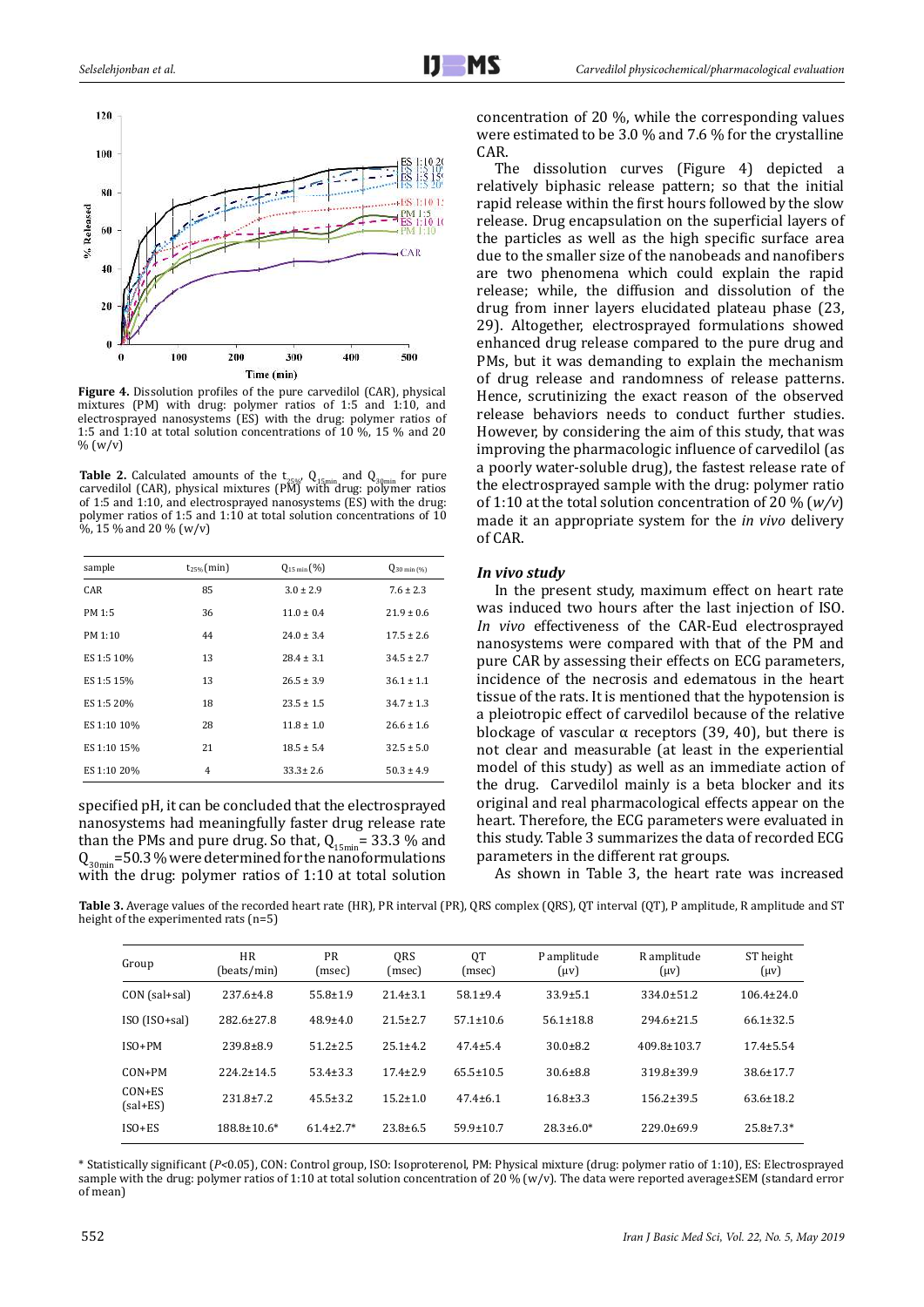

**Figure 5.** Microscopic images of cross sections of rat heart apexes (a) control group (saline (sal)+sal), (b) isoproterenol injected (ISO+sal), (c) ISO+ physical mixture of the carvedilol- eudragit® RS100 (drug: polymer ratio of 1:10) (ISO+PM) and (d) ISO+ES (electrosprayed nanosystems (drug: polymer ratio of 1:10 at total concentration of 20 % w/v)) (40X)

from (238±5) in normal control rats (sal+sal) to (283±28 beats/min) in the group injected ISO (ISO+sal). Administration of CAR–Eud electrosprayed nanoformulations (drug: polymer ratios of 1:10 at the total concentration of 20 % *w/v* (2 mg/kg; CAR)) (group VI (ISO+ES)) caused a sharp decrease in the heart rates of the ISO injected rats (224±15 vs 283±28; *P<*0.05). Compared to ISO group (ISO+sal) all CAR formulations reduced the heart rate; however, the reduction was not attained a significant level in some groups (except the group VI (ISO+Es)). Additionally, the PR interval (also assigned as the PQ interval, which indicates the depolarization propagation from the atrium to the heart ventricles) significantly was increased in the rats treated with CAR–Eud electrosprayed nanoformulations (61.4±2.7 msec) compared with rats received ISO alone (48.9±4.0 msec; *P<*0.05). Besides, the P amplitude as an index of arterial electrophysical activity significantly was reduced by CAR-Eud nanosystems administration and more interestingly in comparison with ISO group, the ST height (a vital parameter for the diagnosis of myocardial infarction and myocardial ischemia) was also reduced by 40% at the CAR–Eud electrosprayed nanoformulations treated group (group VI (ISO+ES)). These findings are in good agreement with the results of the histopathological evaluation (Figure 5).

The incidence of necrosis and accumulation of neutrophils in the heart tissue of experimented rats were evaluated by scrutinizing the cross section microscopic images of the apex part (Figure 5). The normal control group exhibited regular arrangement of the myocardial fibers with clear striations. In addition, there was no obvious degeneration, necrosis in this group. The histological cross sections of ISO treated cardiac tissue indicated a severe grade of necrosis at cardiomyocytes as well as an increase in the edematous intercellular space after hematoxylin and eosin staining (Figure 5B).

It was recognized that treatment with CAR (Figure 5C,

5d), especially the electrosprayed nanosystems (Figure 5d), significantly reduced ISO induced necrosis and degeneration (*P<*0.05). In the other word, histological necrosis and edema scores of the both groups treated with the CAR-Eud PM and CAR-Eud electrosprayed nanosystems (1:10; 20 % *w/v*) were reduced from the high pathological changes situation (3.35±0.31, ISO group) to moderate state  $(2.42\pm0.33$  and  $2.00\pm0.41$ , respectively). Consequently, both treated groups were protected against ISO-induced necrosis and edema, where the protection effect of electrosprayed nanoformulation was superior to the PM.

## **Discussion**

Drug delivery mechanisms and drug effectiveness are tremendously affected by the morphological characteristics and size distribution of the drug particles. Besides, the polymer concentration, its nature, chains intermolecular interlocking, diffusion rate, solvent properties and its coulomb forces, solvent evaporation rate as well as several working parameters such as the prepared solution feeding rate, operational voltage and distance of the grounded surface and nozzle are the vital factors can play significant role in the morphological characteristics of electrosprayed samples (23, 41, 42). In the current study, all the above mentioned parameters were kept fixed excluding the ratio of the drug: polymer and the total concentration of formulated solutions.

The results revealed that the solutions with low concentrations (i.e. 10 % (w/v) at both drug: polymer ratios of 1:5 and 1:10) initiated the beads formation due to the high surface tension of these formulations (26, 31). In other words, high surface tension of the solutions at the formulations with low concentration of the polymer led to the liquid jet dispersion to separate droplets; in contrast, the viscoelastic forces of the solutions at the formulations with high concentration of the polymer resulted in the fiber formation. Additionally,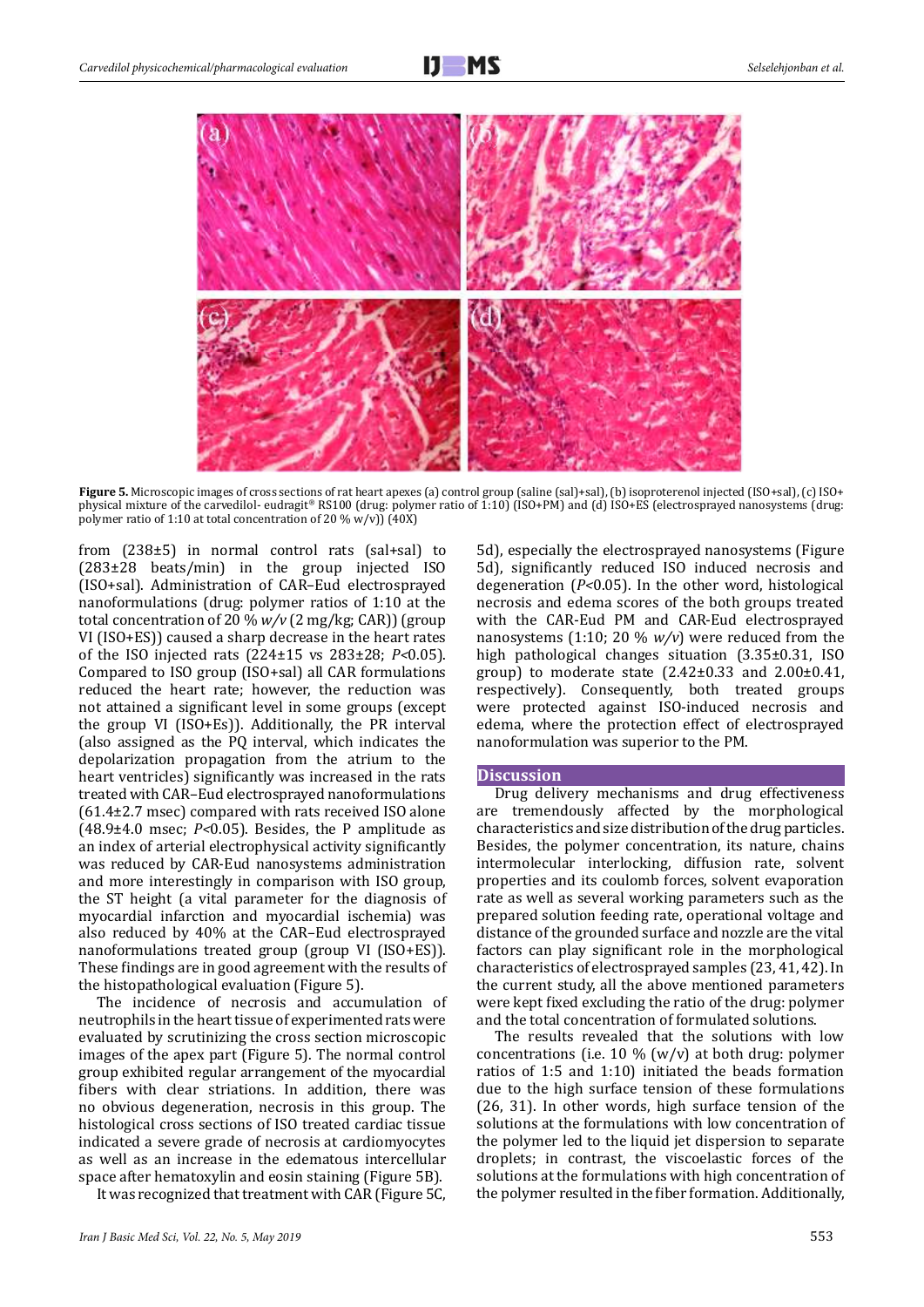development of the larger nanobeads by enhancing the drug: polymer ratio could be related to electrical conductivity reduction of the prepared solution at the high polymer ratios (23, 29, 42).

As mentioned previously, many novel drug products have poor liquid solubility impeding their pharmaceutical functionality after administering. One strategy to enhance solution concentrations upon drug administration is to raise the specific surface area by reducing the drug particle size. Since particles with smaller size have a much higher surface to volume ratio, an augmentation in the dissolution rate (the dissolved amount of the drug per unit time) is anticipated at the equal driving energy for dissolution. The solubility enhancement might be achieved as well, since based on the Ostwald−Freundlich equation (43, 44), particles with smaller size showed increased solubility as witnessed in *in vitro* dissolution studies (Table 2, Figure 4).

Three primary values (i.e. lattice force of a crystalline structure, cavitation and solvation forces) might control a drug solubility in a solution. Generally, the lattice energy of the crystalline structure which should be overcome to solubilize the drug is superior than the solvation and cavitation forces (44). In this regard, developing amorphous formulations benefiting electrospraying procedure could reduce the lattice energy by destroying the crystalline structure of the drug in the delivery stage leading to the augmented dissolution behavior of the formulations. These results have good consistency with DSC findings and previously published studies (23, 26, 29, 31).

The amorphization of CAR within the electrospray procedure could be explained because of the large surface formation of the jet stream during the process that cause rapid evaporation of the solvent and lead to the polymer matrix quick congealing as well as decreasing mobility of the drug molecules. This short drying period and CAR restrained mobility could hinder crystallization of the drug molecules. Furthermore, it has been reported that interactions between the polymer and drug can restrain the drug transformation to the crystalline form, immediately (36, 45).

The observed enhanced drug dissolution rate of the electrosprayed nanosystems could be attributed to: a) Drug amorphization during the fabrication process (as witnessed by DSC and PXRD data), and thoroughly dispersion of CAR in the Eud matrix, so there is no need to extra forces for overcoming the crystal lattice energy. b) Elevation of the specific surface area owing to the particle size reduction, thus the drug dissolution rate is improved according to the Noyes-Whitney equation. c) Decrease of the diffusion layer thickness around the formulated drug as a result of size reduction (36, 42). Furthermore, in the colloidal systems, the saturation solubility is increased by decreasing the particles size which in turns causes the dissolution rate augmentation (44).

Heart failure is one of the major health problems worldwide, caused by the range of heart damages, including pericardium, myocardial and endocardium disorders. The majority of patients with the heart failure suffer from myocardial incompatibility. Anti-adrenergic drugs that block the β adrenergic receptors, are effective candidates for managing this failure (1, 2, 46). CAR is a non-selective β-blocker frequently used to treat the heart failures and hypertension, as long as inhibiting the β-adrenergic receptors, exhibits an antioxidant effect that can lead to increased drug efficacy in the treatment of the cardiac failure (40, 47). Subcutaneous injection of isoproterenol, a beta-adrenergic receptor agonist, triggers myocardial hyperactivity and instant increased heart rate (48-50).

Myocardial infarction initiates the heart rate increment and reduction of perfusion to the organs. Subsequently, the adrenergic system is activated to compensate the systemic hemorrhage. Heart remodeling, necrosis and heart tissue damages occur as a result of the adrenergic system activation. CAR, as a  $β$  blocker, prevents activation of the adrenergic system, reduces infarct size, decreases histological damage, regulates the heart rate and inhibits the later consequences of necrosis and heart remodeling. Additionally, the antioxidant activity of CAR neutralizes the reactive oxygen species (ROS) caused by infarction (40, 51, 52). Numerous studies have been conducted to evaluate the effects of various processing parameters and find an appropriate way to improve the *in vitro* and *in vivo* characteristics of CAR. Venishetty *et al.* prepared N-carboxymethyl chitosan coated CARloaded solid lipid nanoparticles to increase the oral bioavailability of the drug in the rats (53). In another study, CAR-loaded mucoadhesive chitosan microspheres were developed and efficaciously administered nasally in the rabbits (54). To come to the point, our findings are in good agreement with the previously published works regarding clinical (39, 40) and animal studies (3, 47, 53, 54) of the different formulations of CAR. Therefore, CAR-Eud electrosprayed nanostructures could be interestingly considered as feasible candidates for enhancement of the drug therapeutic effectiveness.

## **Conclusion**

Nanobeads and nanofibers of CAR (as a poorly water soluble drug) were effectively formulated using electrospraying technique. The microstructure studies revealed that the drug: polymer ratios (1:5 and 1:10) as well as the total solution concentrations variation 0-20 % (w/v) particularly affected the size and morphology of the nanostructures, where by increasing the solution concentration the beads size increased and the highest concentration led to the fiber formation. DSC and PXRD results showed that the crystalline structure of CAR was transformed to the amorphous form during the electrospraying procedure. Based on the *in vitro* drug release tests, the electrosprayed nanosystems depicted meaningfully faster drug release rate than the PMs and pure drug. This could be attributed to the amorphization of CAR, homogenous dispersion of the drug into the polymeric matrix and its enhanced specific surface area due to the smaller size of the prepared nanosystems. Furthermore, according to the *in vivo* results, the electrosprayed nanoformulations reduced the ISO induced elevation of the heart rate and reduced ISO induced necrosis and accumulation of neutrophils in the heart tissue more effective than the pure drug and PM. Our finding revealed that the electrospraying as an economic and one step technique could be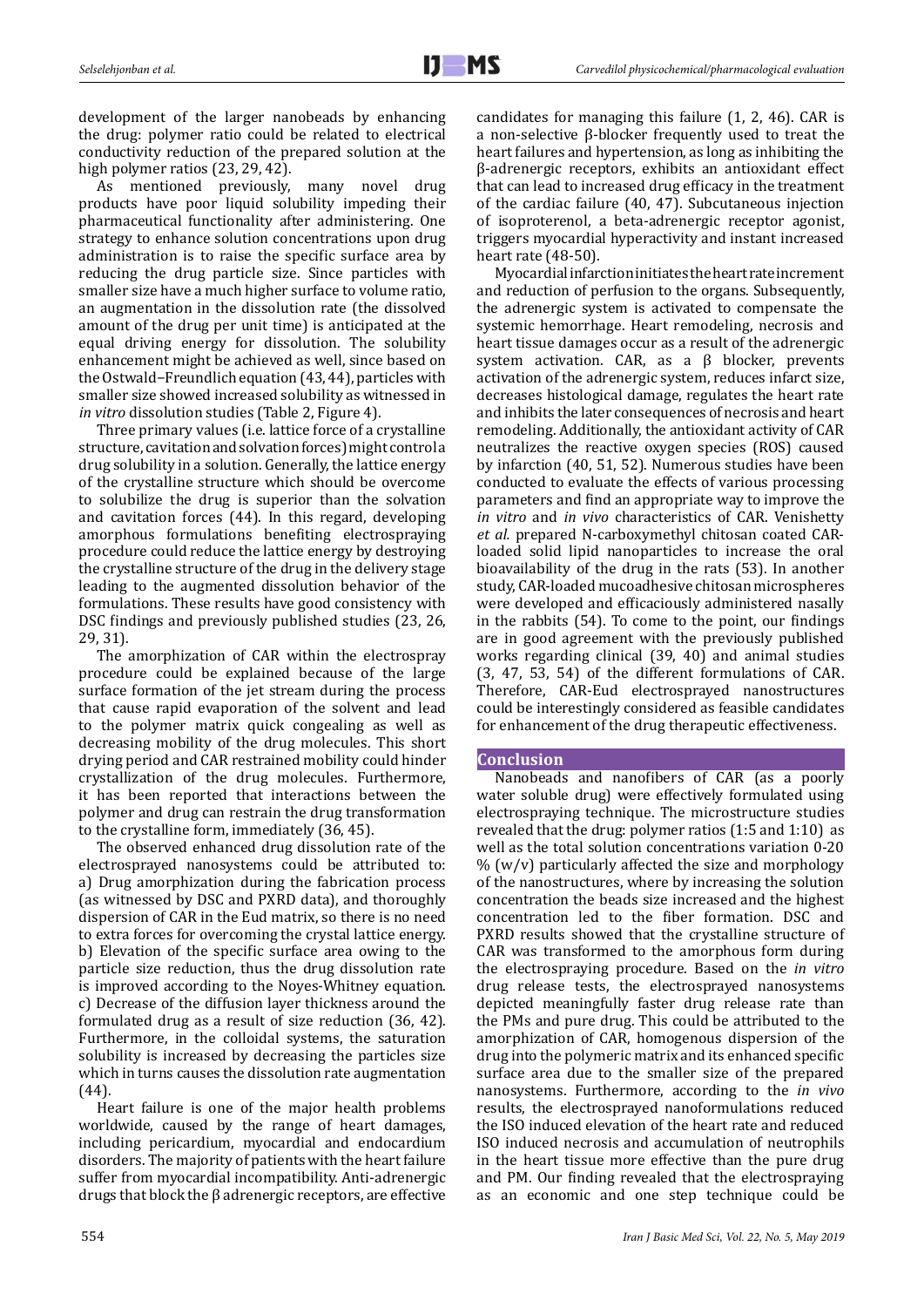effectively applied for improving the physicochemical characteristics and pharmacologic effect of CAR.

## **Acknowledgment**

The *in vitro* experiments supported by the Vice Chancellor for Research of Tabriz University of Medical Sciences grant, Tabriz, Iran and the *in vivo* studies reported in this publication was supported by Elite Researcher Grant Committee under award number (No 943557) from the National Institutes for Medical Research Development (NIMAD), Tehran, Iran.

## **Conflict of Interest**

All authors declared no conflict of interest in present manuscript.

## **References**

1. Cardiovascular disease- World Heart Day 2017 [Internet]. World Health Organization. 2017. Available from: http://www. who.int/cardiovascular\_diseases/world-heart-day-2017/en/. 2. Li J, Chen Z, Gao X, Zhang H, Xiong W, Ju J*, et al.* Meta-analysis comparing metoprolol and carvedilol on mortality benefits in patients with acute myocardial infarction. Am J Cardiol 2017; 120:1479-1486.

3. Patil SS, Roy K, Choudhary B, Mahadik KR. Fabrication of novel GMO/Eudragit E100 nanostructures for enhancing oral bioavailability of carvedilol. Drug Dev Ind Pharm 2016; 42:1300-1307.

4. Janakiraman AK, Sumathi B, Saleem TM, Ramkanth S, Kumar PO, Venkatachalam G. Design and evaluation of carvedilol nanocrystals sustained release tablets. J Appl Pharm Sci 2017; 7:061-068.

5. Aytac Z, Ipek S, Durgun E, Uyar T. Antioxidant electrospun zein nanofibrous web encapsulating quercetin/cyclodextrin inclusion complex. J Mater Sci 2018; 53:1527-1539.

6. Badr-Eldin SM, Ahmed TA, R Ismail H. Aripiprazolecyclodextrin binary systems for dissolution enhancement: effect of preparation technique, cyclodextrin type and molar ratio. Iran J Basic Med Sci 2013; 16:1223-1231.

7. Jahangiri A, Barzegar-Jalali M, Javadzadeh Y, Hamishehkar H, Adibkia K. Physicochemical characterization of atorvastatin calcium/ezetimibe amorphous nano-solid dispersions prepared by electrospraying method. Artif Cells Nanomed Biotechnol 2017; 45:1138-1145.

8. Seo J-W, Hwang K-M, Lee S-H, Kim D-W, Park E-S. Preparation and characterization of adefovir dipivoxil–stearic acid cocrystal with enhanced physicochemical properties. Pharm Dev Technol 2017:1-10.

9. Zhang Y, Shang Z, Gao C, Du M, Xu S, Song H*, et al.* Nanoemulsion for solubilization, stabilization, and *in vitro* release of pterostilbene for oral delivery. AAPS PharmSciTech 2014; 15:1000-1008.

10. Soltani S, Zakeri-Milani P, Barzegar-Jalali M, Jelvehgari M. Design of eudragit RL nanoparticles by nanoemulsion method as carriers for ophthalmic drug delivery of ketotifen fumarate. Iran J Basic Med Sci 2016; 19:550-560.

11. Molaei M-A, Osouli-Bostanabad K, Adibkia K, Shokri J, Asnaashari S, Javadzadeh Y. Enhancement of ketoconazole dissolution rate by the liquisolid technique. Acta Pharm 2018; 68:325-336.

12. Hiendrawan S, Widjojokusumo E, Veriansyah B, Tjandrawinata RR. Pharmaceutical salts of carvedilol: polymorphism and physicochemical properties. AAPS PharmSciTech 2017; 18:1417-1425.

13. Adibkia K, Javadzadeh Y, Dastmalchi S, Mohammadi G, Niri FK, Alaei-Beirami M. Naproxen–eudragit® RS100 nanoparticles: Preparation and physicochemical characterization. Colloids Surf B 2011; 83:155-159.

14. Javadzadeh Y, Ahadi F, Davaran S, Mohammadi G, Sabzevari A, Adibkia K. Preparation and physicochemical characterization of naproxen–PLGA nanoparticles. Colloids Surf B 2010; 81:498-502.

15. Samiei M, Farjami A, Dizaj SM, Lotfipour F. Nanoparticles for antimicrobial purposes in endodontics: A systematic review of *in vitro* studies. Mater Sci Eng C 2016; 58:1269-1278. 16. Song Z, Shi J, Zhang Z, Qi Z, Han S, Cao S. Mesoporous silicacoated gold nanorods with a thermally responsive polymeric cap for near-infrared-activated drug delivery. J Mater Sci 2018; 53:7165-7179.

17. He X, Liang F, Wang F, Zou L, Wang J, Tang C*, et al.* Targeted delivery and thermo/pH-controlled release of doxorubicin by novel nanocapsules. J Mater Sci 2018; 53:2326-2336.

18. Rai VK, Mishra N, Agrawal AK, Jain S, Yadav NP. Novel drug delivery system: an immense hope for diabetics. Drug Deliv 2016; 23:2371-2390.

19. Gandhi AV, Thipsay P, Kirthivasan B, Squillante E. Adsorption onto mesoporous silica using supercritical fluid technology improves dissolution rate of carbamazepine—a poorly soluble compound. AAPS Pharm Sci Tech 2017; 18:3140-3150.

20. Tonglairoum P, Chaijaroenluk W, Rojanarata T, Ngawhirunpat T, Akkaramongkolporn P, Opanasopit P. Development and characterization of propranolol selective molecular imprinted polymer composite electrospun nanofiber membrane. AAPS Pharm Sci Tech 2013; 14:838-846.

21. Abedinoghli D, Charkhpour M, Osouli-Bostanabad K, Selselehjonban S, Emami S, Barzegar-Jalali M*, et al.* Electrosprayed nanosystems of carbamazepine – PVP K30 for enhancing its pharmacologic effects. Iran J Pharm Res 2018;17:1431-1443

22. Goh Y-F, Shakir I, Hussain R. Electrospun fibers for tissue engineering, drug delivery, and wound dressing. J Mater S 2013; 48:3027-3054.

23. Garjani A, Barzegar-Jalali M, Osouli-Bostanabad K, Ranjbar H, Adibkia K. Morphological and physicochemical evaluation of the propranolol HCl–Eudragit® RS100 electrosprayed nanoformulations. Artif Cells Nanomed Biotechnol 2018; 46:749-756.

24. Antaya H, Pellerin C. Preparation of the pure poly $(e$ caprolactone)-urea complex by electrospray. Soft Matter 2011; 9:295-302.

25. Vellayappan MV, Venugopal JR, Ramakrishna S, Ray S, Ismail AF, Mandal M*, et al.* Electrospinning applications from diagnosis to treatment of diabetes. RSC Adv 2016; 6:83638- 83655.

26. Payab S, Davaran S, Tanhaei A, Fayyazi B, Jahangiri A, Farzaneh A*, et al.* Triamcinolone acetonide–Eudragit® RS100 nanofibers and nanobeads: Morphological and physicochemical characterization. Artif Cells Nanomed Biotechnol 2016; 44:362-369.

27. Roman JA, Reucroft I, Martin RA, Hurtado A, Mao H-Q. Local release of paclitaxel from aligned, electrospun microfibers promotes axonal extension. Adv Healthc Mater 2016; 5:2628- 2635.

28. Ghaebi Panah N, Alizadeh P, Eftekhari Yekta B, Motakef-Kazemi N. Preparation and *in vitro* characterization of electrospun bioactive glass nanotubes as mesoporous carriers for ibuprofen. Ceram Int 2016; 42:10935-10942.

29. Payab S, Jafari-Aghdam N, Barzegar-Jalali M, Mohammadi G, Lotfipour F, Gholikhani T*, et al.* Preparation and physicochemical characterization of the azithromycin-Eudragit RS100 nanobeads and nanofibers using electrospinning method. J Drug Deliv Sci Technol 2014; 24:585-590.

30. Akduman C, Özgüney I, Kumbasar EPA. Preparation and characterization of naproxen-loaded electrospun thermoplastic polyurethane nanofibers as a drug delivery system. Mater Sci Eng C 2016; 64:383-390.

31. Jafari-Aghdam N, Adibkia K, Payab S, Barzegar-Jalali M, Parvizpur A, Mohammadi G*, et al.* Methylprednisolone